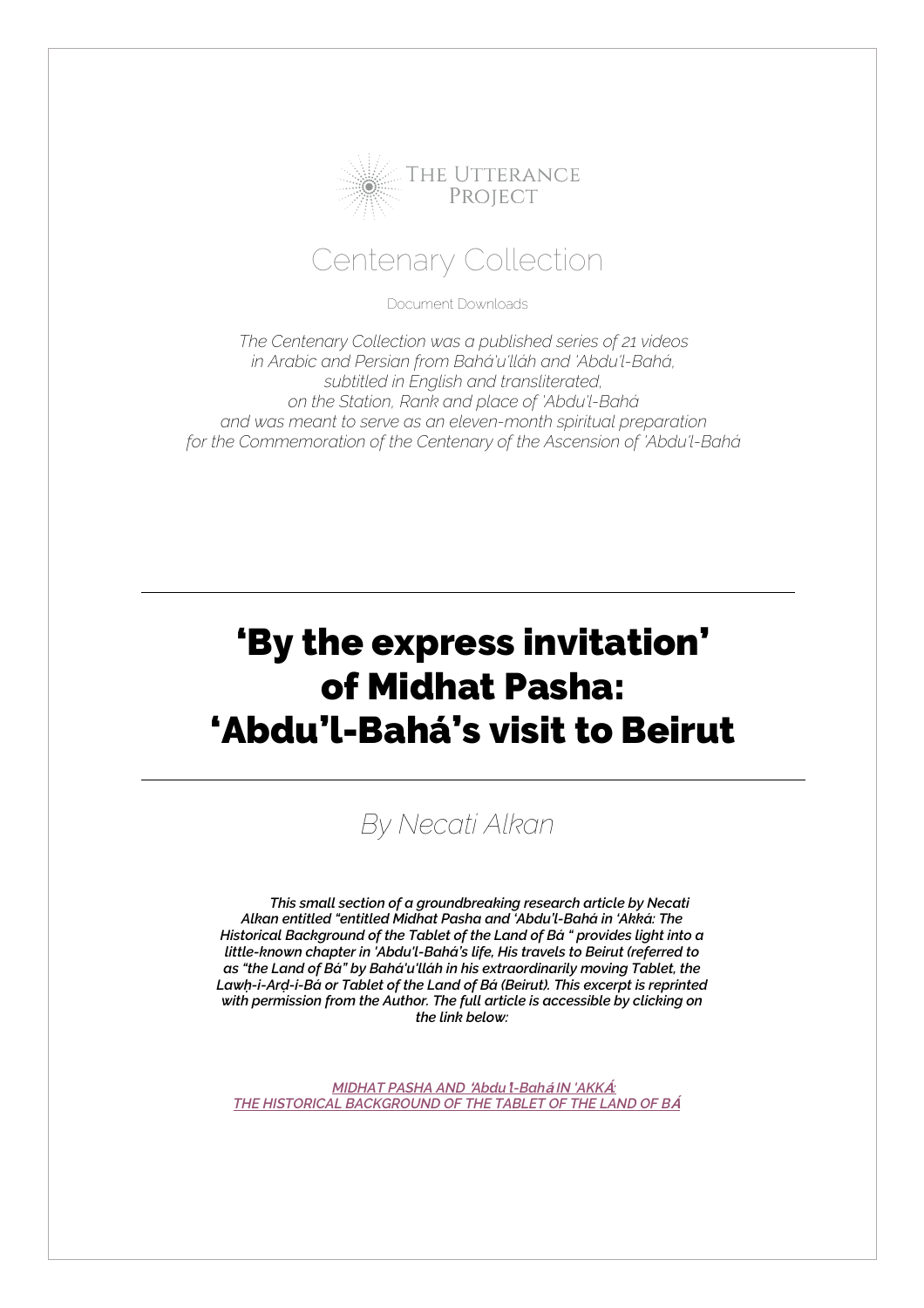# Abstract

In God Passes By, Shoghi Effendi mentions various distinguished political and other figures who met 'Abdu'l-Bahá. Among them were several Ottoman officials who were friendly towards Baha'u'lláh and 'Abdu'l-Bahá. One of them was the outstanding liberal Ottoman statesman Midhat Pasha, who, as the governor general (vâli) of Ottoman Syria, invited 'Abdu'l-Bahá ('Abbas Effendi) to Beirut. To date, there have been only very few references to this meeting between these two figures. On the occasion of 'Abdu'l-Bahá's visit to Beirut, Baha'u'lláh revealed the Lawh-i-Ard-i Bá, the Tablet of the Land of Bá (Beirut), in honour of his son. Hitherto, the circumstances and exact date of this remained unclear.

The object of this paper is to present the background of this episode in Bahá'í history in the light of a manuscript by the eminent Bahá'í Haji Mirza Haydar 'Ali Isfahani that has surfaced recently. His previously unknown account of the visit of Midhat Pasha to 'Akká, during which Midhat Pasha met 'Abdu'l-Bahá prior to the latter's visit to Beirut, provides new information on the circumstances surrounding the revelation of the Tablet of the Land of Bá. With the help of other sources we are also able to determine when this episode took place. Before this discussion, the life and activities of Midhat Pasha are briefly outlined. An annotated translation of Mirza Haydar 'Ali's account is appended to this article.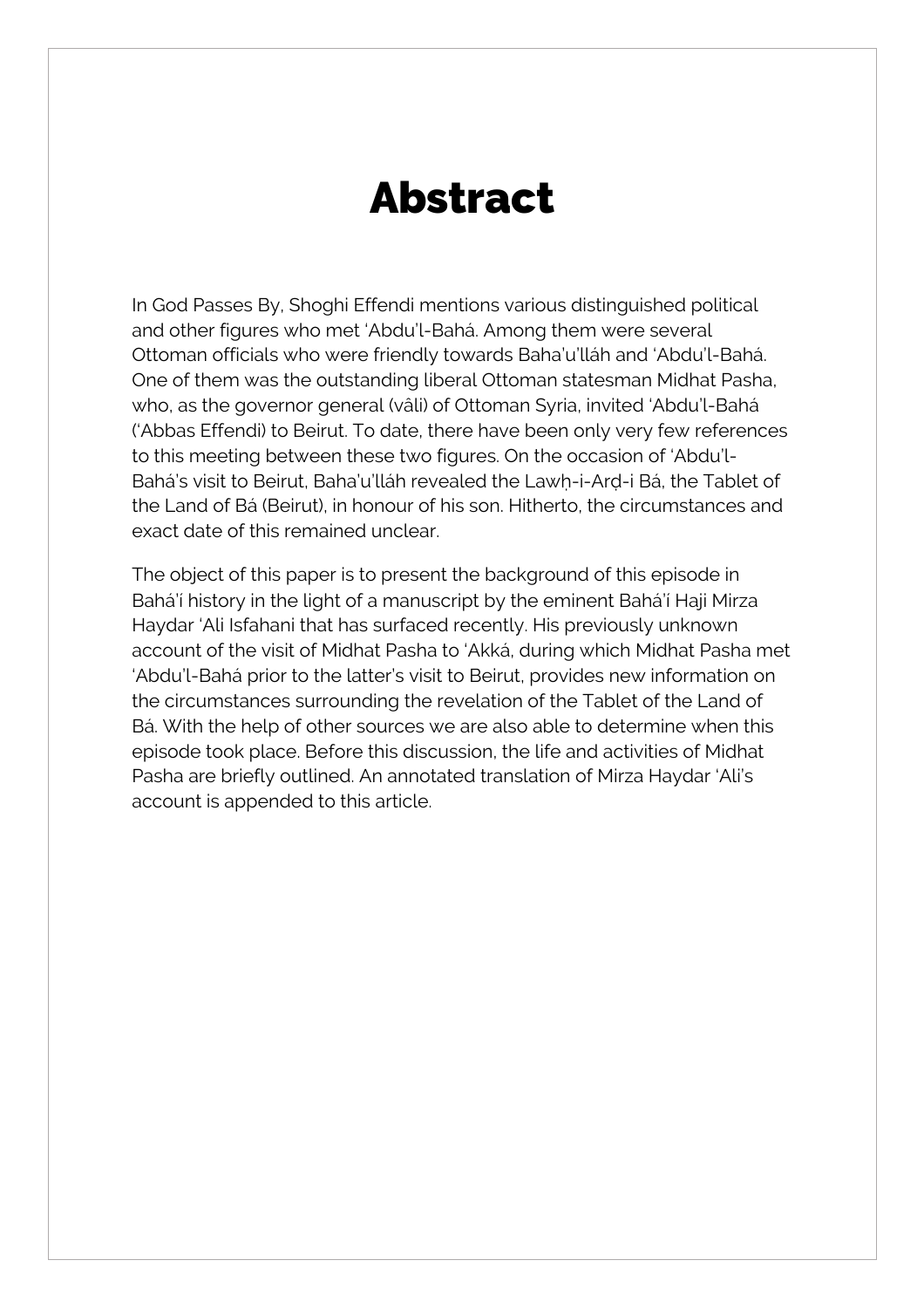## 'By the express invitation' of Midhat Pasha: 'Abdu'l-Bahá's visit to Beirut

Bahá'í sources stress the importance of 'Abdu'l-Bahá's visit to Beirut, during the course of which he met not only Midhat Pasha but also other notables. According to Shoghi Effendi, it was through 'Abdu'l-Bahá's widespread influence that the Bahá'í Faith gained respect among a wide circle of officials and intellectuals in the Middle East: 'It was through the extraordinarily warm reception accorded Him during His visit to Beirut, through His contact with Midhat Pasha, a former Grand Vizir of Turkey [sic], … and through His constant association with officials, notables and leading ecclesiastics who, in increasing number had besought His presence, during the final years of His Father's ministry, that He had succeeded in raising the prestige of the Cause He had championed to a level it had never previously attained.<sup>'13</sup> The significance of this 'historic journey, unparalleled in the religious annals of mankind',14 from the Bahá'í viewpoint, is that Midhat Pasha invited 'Abdu'l-Bahá at a time when the latter was a prisoner of the Ottomans, and the official edict of Sultan Abdülaziz ordering the exile of Bahá'u'lláh and his followers and their strict confinement in 'Akká was still valid.15 In honour of 'Abdu'l-Bahá's visit to Beirut, Bahá'u'lláh revealed the Lawḥ-i Arḍ-i Bá, or the Tablet of the Land of Bá (Beirut).<sup>16</sup> Here, as in several other writings, Bahá'u'lláh extols the station of 'Abdu'l-Bahá, whom he calls the 'Most Mighty Branch of God'. In the words of Shoghi Effendi, this tablet was 'a communication which He dictated to His amanuensis' as 'a glowing tribute, glorifying Him as the One "round Whom all names revolve," as "the Most Mighty Branch of God," and as "His ancient and immutable Mystery."<sup>17</sup> Shoghi Effendi provides the date for neither the visit nor this eulogy. Speaking about the house of 'Udi Khammar, to which Bahá'u'lláh and his family had moved in 1873, he states that 'Abdu'l-Bahá's visit to Beirut, at the

<sup>13</sup> *God Passes By* (Wilmette: Bahá'í Publishing Trust, 1979 second printing) 242.

<sup>14</sup> Balyuzi, *Bahá'u'lláh* 378.

<sup>15</sup> The edict is in the Başbakanlık Osmanlı Arşivi (Ottoman Archives) in Istanbul, Turkey, *Iradeler/Meclis-i Mahsus* 1475–1, dated 20 Rabi' al-awwal 1285/12 July 1868.

<sup>16</sup> The Arabic original is published in *Majmú'ih-'í az Alwáh-i Jamál-i Aqdas-i Abhá kih ba'd az Kitáb-i Aqdas N¡zil Shudih* (Langenhain: Bahá'í-Verlag, 137 B.E./1980) 138; English trans. in *Tablets of Bahá'u'lláh* (Wilmette: Bahá'í Publishing Trust, 1988) 227–28.

<sup>17</sup> *God Passes By* 243; the amanuensis was Mirza Aqa Jan (see below).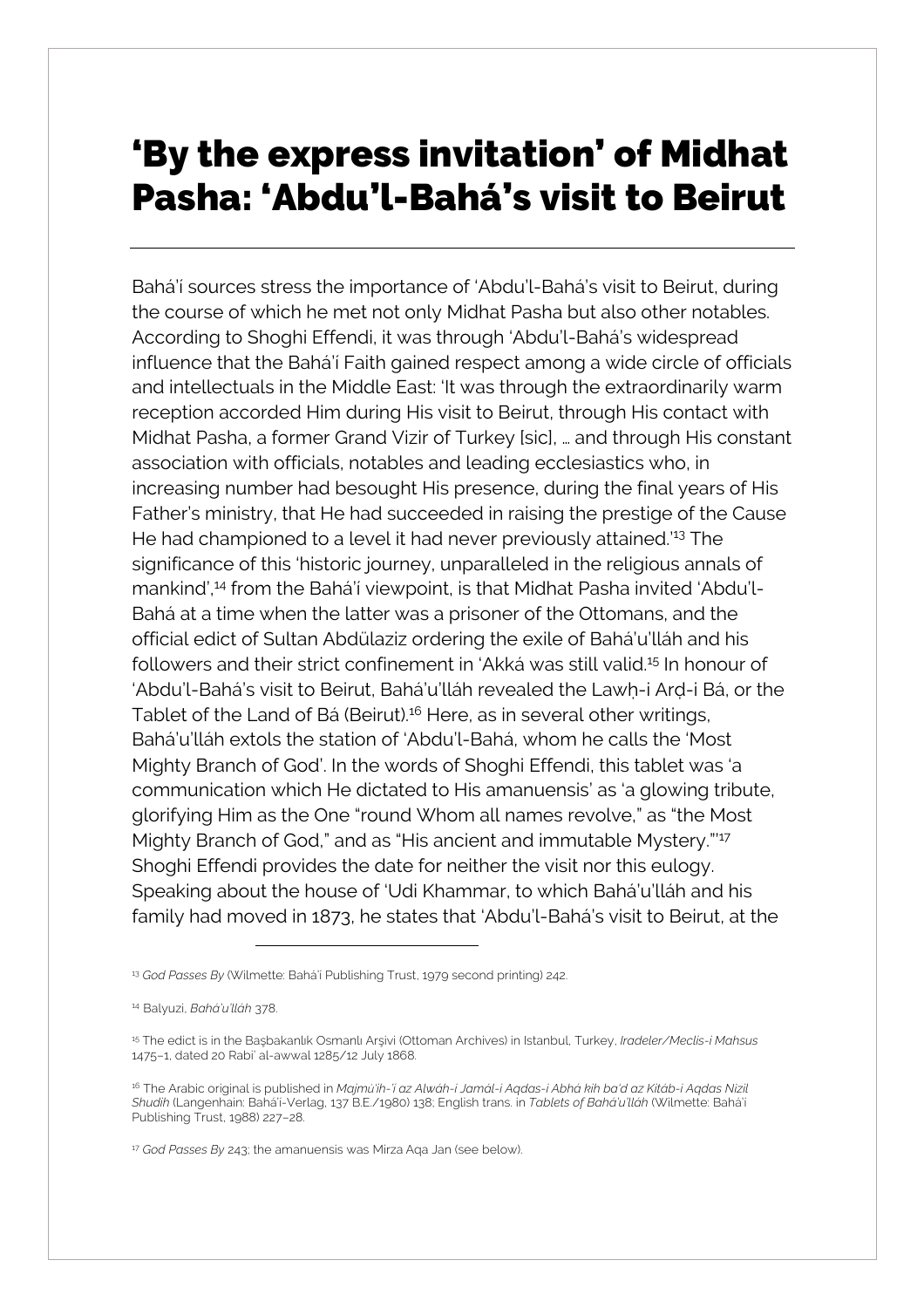invitation of Midhat Pasha, occurred about that time.<sup>18</sup> However, the source of the material regarding 'Abdu'l-Bahá's visit to Beirut is not provided here, nor is it in subsequent references<sup>19</sup> nor does Midhat Pasha mention this in his memoirs<sup>20</sup>

The Bahá'í historian Hasan Balyuzi offers different dates for 'Abdu'l-Bahá's Beirut visit. In his work 'Abdu'l-Bahá, he says that 'Abdu'l-Bahá travelled to Beirut 'by the express invitation of one of the most brilliant statesmen of the Ottoman Empire – Midhat Pasha, the liberal reformer, who as grand vizier was instrumental in inducing the Sultan to grant a constitution to his people'.21 He adds that this 'must have taken place sometime in 1878, and on this occasion Bahá'u'lláh revealed a Tablet [Lawḥ-i-Arḍ-i-Bá] to commemorate and mark its significance<sup>'', 22</sup> However, given the fact that Midhat Pasha arrived in Syria as the vâli at the end of November 1878, it is not likely that 'Abdu'l-Bahá visited him right at the beginning of his governorship and 'sometime in 1878' could apply only to December that year.

Balyuzi then says, in the first edition of his book Bahá'u'lláh: The King of Glory (1980), 'Sometime in 1879, 'Abdu'l-Bahá travelled to Beirut,<sup>'23</sup> but in the revised edition of this book (1991) the date of the visit has been changed to 'In June 1880'.<sup>24</sup> The question arose as to why this change was made without an explanation. At this point our attention turned to possible records outside Bahá'í sources. Newspapers generally mention arrivals and departures of notables anywhere, as did newspapers in the Middle East. It seemed plausible that 'Abdu'l- Baha's visit to Beirut was announced by a newspaper, since he was well known and respected not only in the Ottoman Empire. In fact, the Arabic Beirut-based weekly *Thamarát al-Funún* announced 'Abdu'l-Bahá's arrival on 8 June 1880 with these words:

<sup>18</sup> Ibid 193.

<sup>21</sup> Hasan M. Balyuzi, 'Abdu'l-Bahá (George Ronald: London 1971) 37–38.

<sup>22</sup> Ibid 38.

<sup>23</sup> Balyuzi, Bahá'u'lláh 378.

<sup>24</sup> Ibid.

<sup>19</sup> Both Shoghi Effendi and Hasan Balyuzi may have the information from Husayn 'Avarih' Ayati, al-Kawikib ad-Durriyya, (Cairo: Matba'at as-Sa'ida, 1924, see http://www.h-net.org/~bahai/areprint/vol4/kd2/kd2.htm, viewed 15 November 2004) 2:17. This is discussed below.

<sup>20</sup> Midhat Pasha, Tabsira-i Ibret and Mir'ât-ı Hayret (2 vols. in one, Istanbul 1325/1906–07). In modern Turkish: Osman Selim Kocahanoºlu (ed.): Midhat Pa≠a'nın Hatıraları: Hayatım Ibret Olsun and Yıldız Mahkemesi ve Taif Zindanı (Temel: Istanbul 2003). Moreover no reference to this is made by his son Ali Haydar Midhat in The life of Midhat Pasha: a record of his services, political reforms, banishment, and judicial murder derived from private documents and reminiscences by his son Ali Haydar Midhat Bey (London: John Murray, 1903); idem Midhat-Pacha: sa vie - son oeuvre (Paris: Stock, 1908). Ali Haydar may have omitted Bahá'í references.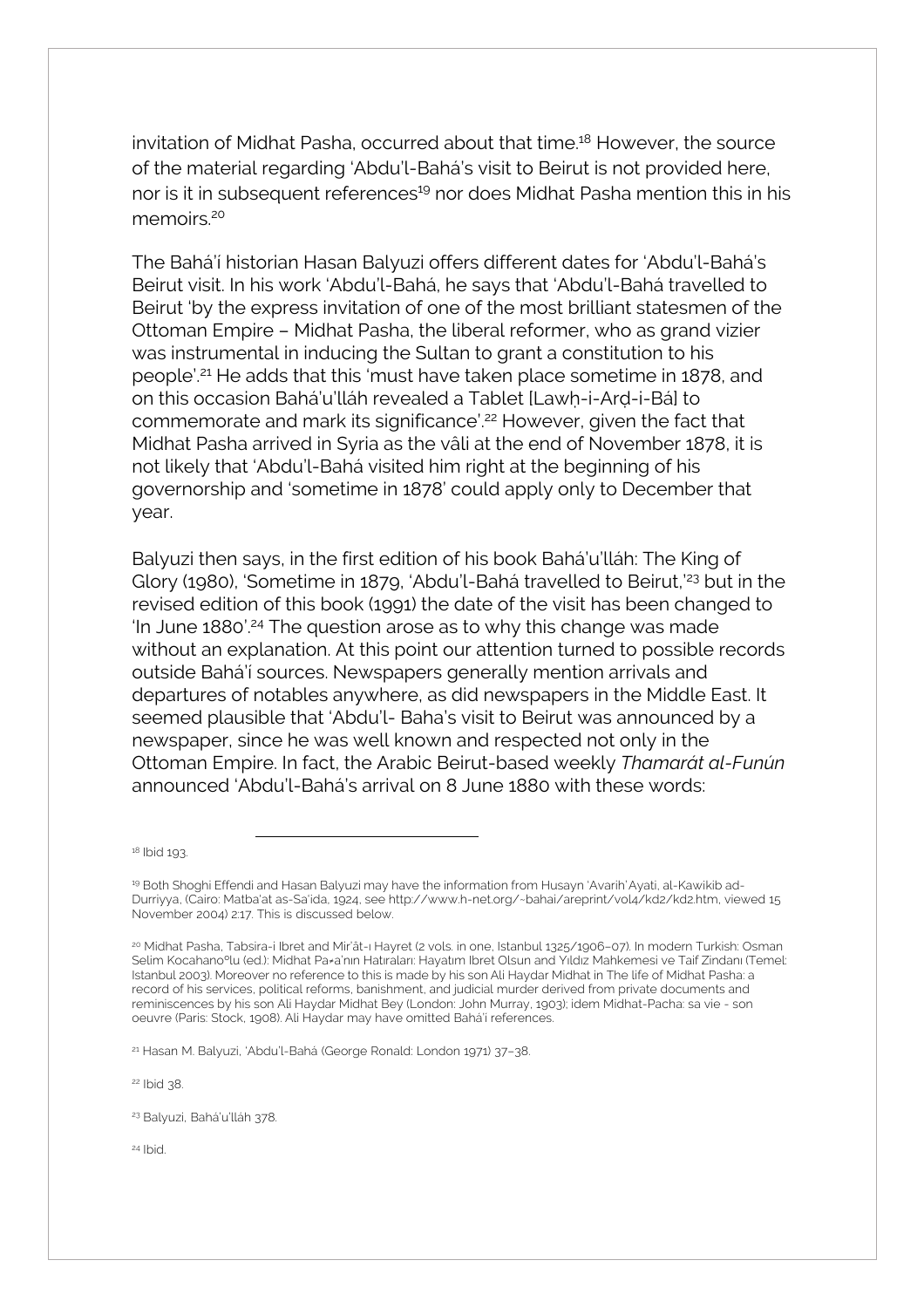**'His Excellency, the learned, erudite, intelligent and illustrious 'Abbas Effendi, resident of the city of 'Akká, has arrived in our city. The purpose of his arrival is change of air, may God prolong his well- being.'25**

In line with this, 'Abdu'l-Bahá must have arrived in Beirut around that date. Yet no reference with regard to 'Abdu'l-Bahá's departure could be found.<sup>26</sup>

The 'mystery' of the Beirut visit was solved after elucidation by the publisher of Balyuzi's book and the Bahá'í World Centre. According to the publisher, a letter of 'Abdu'l-Bahá was found in the Bahá'í World Centre Archives in Haifa, dated a week after his return from Beirut, in which he states that he was in Beirut between 1 and 17 June 1880. The publisher also states that Bahá'u'lláh's Tablet of the Land of Bá was written on 9 June 1880, a week or so after his departure. This was all recorded in a list and this is why 'In June of 1880' replaced 'Sometime in 1879' in the revised 1991 edition of the book.27 However, in a memorandum of the Research Department of the Universal House of Justice concerning this matter, which was forwarded to the present author, it is stated that in 'the Tablet of 'Abdu'l-Bahá in question' which 'is dated 10 Rajab 1297 (19 June 1880)',<sup>28</sup> he 'alludes to His visit to Beirut, but He does not provide specific dates'. A provisional translation of the relevant passage is presented as follows:

**… and this servant has, as a thing divinely ordained, been unwell for some time past, until I went to Beirut for a change of air. I have recently come back from there and at present I am staying at the village of Yarká which lies on a hill some 18 kilometres from 'Akká, and I intend to remain here for a while.**

**Praise be to God, the Lord of mankind, that the illness is now remedied, though a state of infirmity still persists. Moreover, I am overshadowed by the bounties of God from every side.29**

<sup>25</sup> Thamarát al-Funún, 29 Jumida ath-thání 1297/8 June 1880 (Tuesday), p. 1.

قدم الى بلدنا جناب العالم الفاضل الذكي الماجد عباس افندي نزيل مدينة عكا و قدومه بقصد نندبل الهواء اناله الله الصحة

<sup>26</sup> This is because of the illegibility of many issues of this newspaper at the Library of the University of Haifa. My thanks to Prof. Butrus Abu-Manneh for bringing this newspaper to my attention and to Dr. Fruma Zachs for providing access to the newspaper *al-Janna* (though no mention of 'Abbas Effendi could be found here).

<sup>27</sup> E-mail of Erica Leith (George Ronald Books) to Moojan Momen, dated 19 August 2004, forwarded to Necati Alkan on the same date. According to the e-mail the information that formed the basis for this change came from Mr Abdullah Mesbah, a former member of the Research Department at the Bahá'í World Centre.

<sup>28</sup> This corresponds actually to 18 June 1880.

<sup>29</sup> Research Department Memorandum dated 9 December 2004.